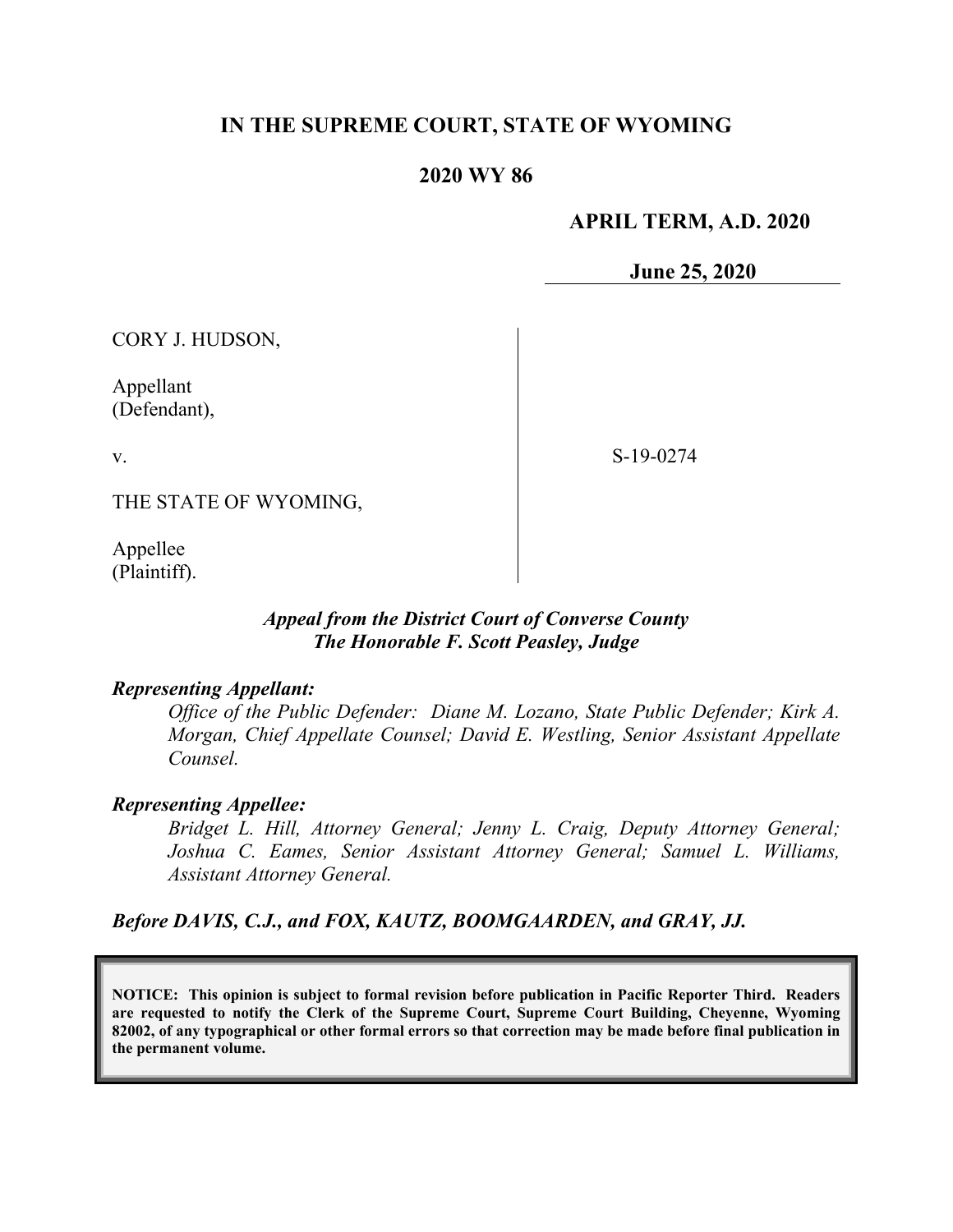#### **FOX, Justice.**

[¶1] Cory Hudson appeals the district court's award of restitution to a victim whose insurer paid for property Mr. Hudson destroyed. We affirm.

#### *ISSUE*

[¶2] Did the district court err when it awarded restitution to a victim whose insurance paid for the property destroyed by Mr. Hudson?

#### *FACTS*

[¶3] Mr. Hudson stole Jerry Goodman's pickup truck and trailer and embarked on a spree which resulted in charges against him for fleeing, destroying property, stealing, possession of methamphetamine, and possession of marijuana. The State and Mr. Hudson entered into a plea agreement, under which Mr. Hudson agreed to plead guilty to one count of felony theft, and to pay restitution for the damaged property regardless of whether the property related to a dismissed charge. In return, the State agreed to dismiss the other charges. Mr. Hudson reserved the right to argue that the district court could not order restitution to Mr. Goodman because his insurance company paid him for the vehicle's full value and took title to the truck. The district court sentenced Mr. Hudson to 18 to 54 months in prison, with credit for time served. After a separate restitution hearing, the district court ordered Mr. Hudson to pay restitution to three victims, including \$16,998 to Mr. Goodman. Mr. Hudson appeals the order of restitution to Mr. Goodman.

## *STANDARD OF REVIEW*

[¶4] This Court reviews challenges to the factual basis of a restitution order "for procedural error or clear abuse of discretion." *Freeman v. State*, 2019 WY 86, ¶ 9, 448 P.3d 194, 196 (Wyo. 2019) (citing *O'Halloran v. State*, 2014 WY 95, ¶ 11, 331 P.3d 121, 125 (Wyo. 2014)). We review challenges to a district court's authority to order restitution de novo because it is a question of statutory interpretation and "a court has only that authority to act which is conferred by the subject statute." *Freeman*, 2019 WY 86, ¶ 9, 448 P.3d at 196.

## *DISCUSSION*

# *The district court did not err when it awarded restitution to a victim whose insurance had paid for the destroyed property*

[¶5] Mr. Hudson argues the district court erred in ordering him to pay \$16,998 in restitution to Mr. Goodman. Mr. Hudson asserts that, because Mr. Goodman's insurance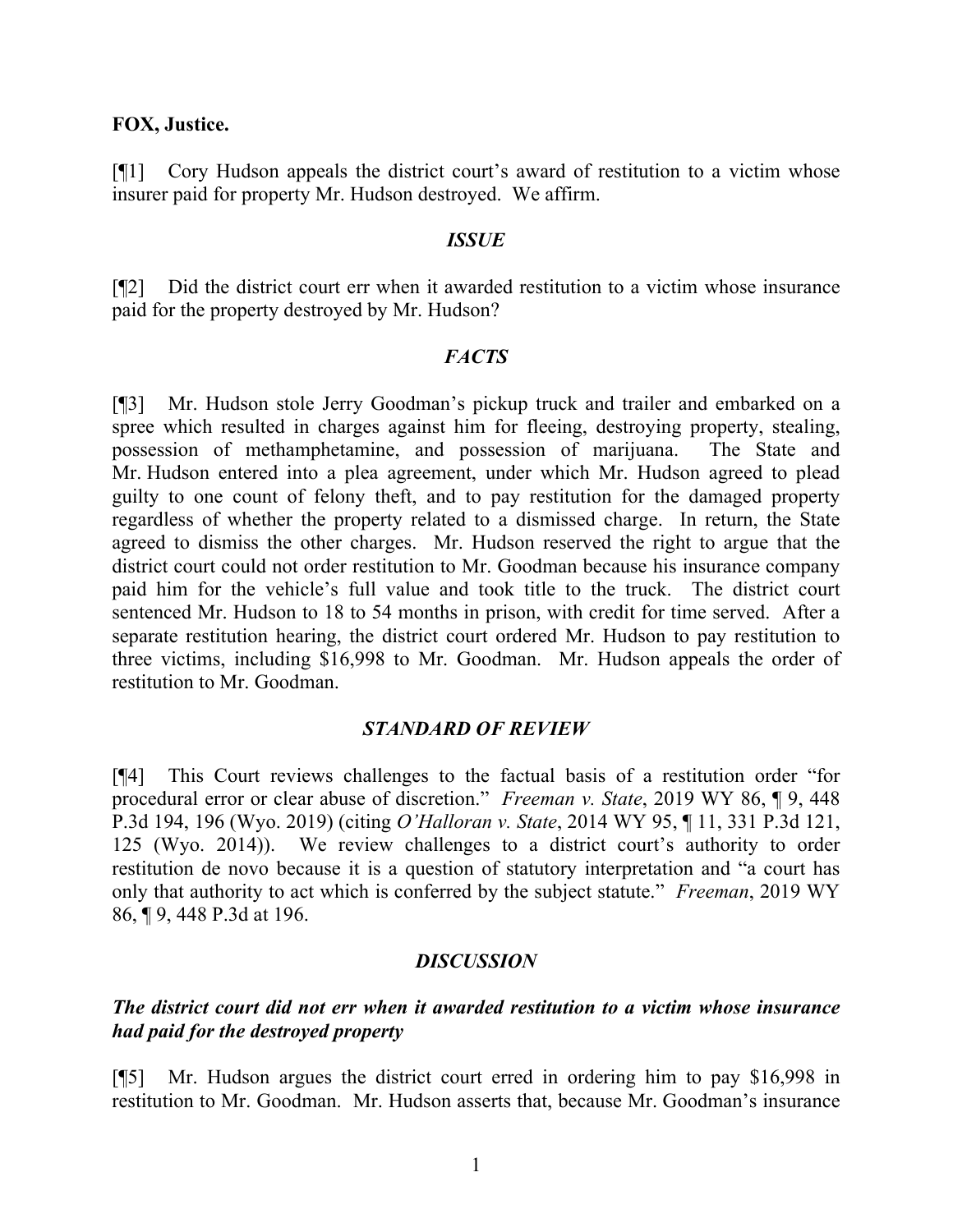company paid him the full value of the truck, he did not suffer pecuniary damage and is therefore not a victim under Wyo. Stat. Ann. § 7-9-101. Mr. Hudson presented no evidence about the presence or absence of a subrogation agreement; however, he urges this Court to recognize the principle of equitable subrogation in the context of criminal restitution.

[¶6] "In every case in which a claim for restitution is submitted, the court shall fix a reasonable amount as restitution owed to each victim for actual pecuniary damage resulting from the defendant's criminal activity." Wyo. Stat. Ann. § 7-9-103(b) (LexisNexis 2019). "Victim" is defined as:

> a person who has suffered pecuniary damage as a result of a defendant's criminal activities. An insurer which paid any part of a victim's pecuniary damages shall be regarded as the victim only if the insurer has no right of subrogation and the insured has no duty to pay the proceeds of restitution to the insurer.

Wyo. Stat. Ann.  $\S$  7-9-101(a)(v). The statute defines pecuniary damage as: "all damages which a victim could recover against the defendant in a civil action arising out of the same facts . . . . It does not include punitive damages and damages for pain, suffering, mental anguish and loss of consortium." Wyo. Stat. Ann. § 7-9-101(a)(iii). Mr. Hudson contends Mr. Goodman is not a victim under the statute. He reasons that Mr. Goodman could not recover in a civil lawsuit because the insurance company stepped into his shoes and obtained the legal right to sue through equitable subrogation. This argument disregards controlling precedent.

[¶7] First, the owner of the damaged property is the victim unless the insurer who has covered the loss has no right of subrogation. Wyo. Stat. Ann.  $\S$  7-9-101(a)(v). Just as in *Meerscheidt v. State* and *Whitten v. State*, Mr. Hudson has offered no evidence that Mr. Goodman's insurer has no subrogation right. In *Meerscheidt*, the district court ordered the defendants to pay restitution to the victims' insurance companies because the companies had paid the victims' claims. 931 P.2d 220, 226 (Wyo. 1997). On appeal, Mr. Meerscheidt argued that the district court erred by awarding restitution to the insurance companies because it did not make any findings about the companies' subrogation rights. *Id.* at 227. We found no evidence of subrogation in the record and reversed the district court's award of restitution to the insurance companies. *Id.* We noted, "[o]ur ruling does not reduce the amount which the appellants are required to pay in restitution because, whether they pay the restitution to the true victims or to the insurance companies, they are still responsible for the actual pecuniary damage caused by their criminal activities." *Id.*

[¶8] In *Whitten*, the district court originally ordered restitution to the victim's insurance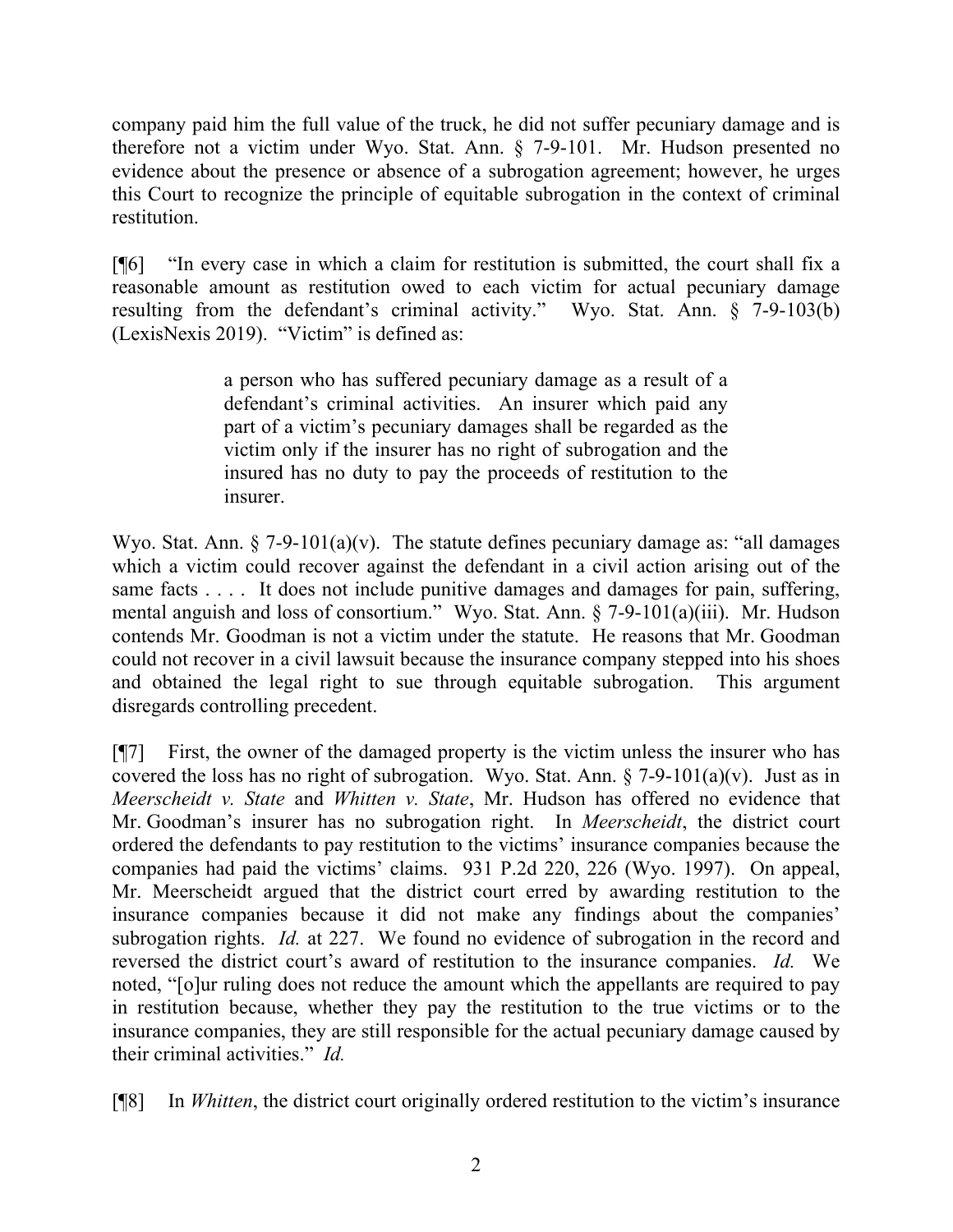company. 2005 WY 55, ¶ 3, 110 P.3d 892, 894 (Wyo. 2005). Mr. Whitten filed a motion to correct an illegal sentence, and the district court modified its order and required Mr. Whitten to pay restitution to the victim instead. *Id*. at ¶ 4, 110 P.3d at 894. On appeal, Mr. Whitten argued that the district court's modification would result in a double recovery. *Id*. at ¶ 18, 110 P.3d at 897. We held that the district court properly modified the restitution order because the record contained no evidence about subrogation rights and, "[b]ecause the record lacked such evidence, the district court was required to order that restitution be paid to the homeowner." *Id*. at ¶ 21, 110 P.3d at 897 (citing *Meerscheidt*, 931 P.2d at 227).

[¶9] Both parties agree that Mr. Hudson caused \$16,998 worth of damage to Mr. Goodman's truck and that his insurance company paid him for that damage. But because the record contains no evidence of a subrogation right, or the lack thereof, the district court properly required Mr. Hudson to pay restitution to the property owner. *Whitten*, 2005 WY 55, ¶ 21, 110 P.3d at 897; *Meerscheidt*, 931 P.2d at 227.

[¶10] Mr. Hudson's argument that we should apply equitable subrogation to this case does not advance his cause—if a right of subrogation exists, the district court is required to award restitution to the owner of the property—Mr. Goodman. His argument that Mr. Goodman cannot be a victim now that his insurance company has made him whole is likewise unavailing. Without evidence of the absence of a subrogation agreement, the insurance company does not qualify as a "victim" that could be awarded restitution. Under Mr. Hudson's view, he would owe no one for destroying the \$16,998 pickup truck—an absurd result. "Whether such restitution might result in a double recovery or windfall to the homeowner victim at the expense of the insurer is of no consequence." *Whitten*, 2005 WY 55,  $\P$  22, 110 P.3d at 897. "[R]estitution imposed by trial courts under these statutes is a criminal penalty meant to have deterrent and rehabilitative effects." *Abeyta v. State*, 2002 WY 44, *¶* 15, 42 P.3d 1009, 1013 (Wyo. 2002)*.*

[¶11] Mr. Hudson further argues the district court exceeded its authority because Mr. Goodman never requested restitution.<sup>[1](#page-3-0)</sup> The Wyoming legislature established a clear procedure for collecting restitution. *Penner v. State*, 2003 WY 143, ¶ 8, 78 P.3d 1045, 1048 (Wyo. 2003). First, "[a]s part of the sentencing process . . . the prosecuting attorney shall present to the court any claim for restitution submitted by any victim." Wyo. Stat. Ann. § 7-9-103(a). Then, "the court shall fix a reasonable amount as restitution owed to each victim for actual pecuniary damage resulting from the defendant's criminal activity." Wyo. Stat. Ann. § 7-9-103(b).

[¶12] All parties agreed that Mr. Hudson caused \$16,998 worth of damage to

<span id="page-3-0"></span><sup>&</sup>lt;sup>1</sup> The State asserts that, to the extent Mr. Hudson challenges the amount owed, he has waived that argument. We do not perceive that he is challenging the amount, and therefore do not address waiver.